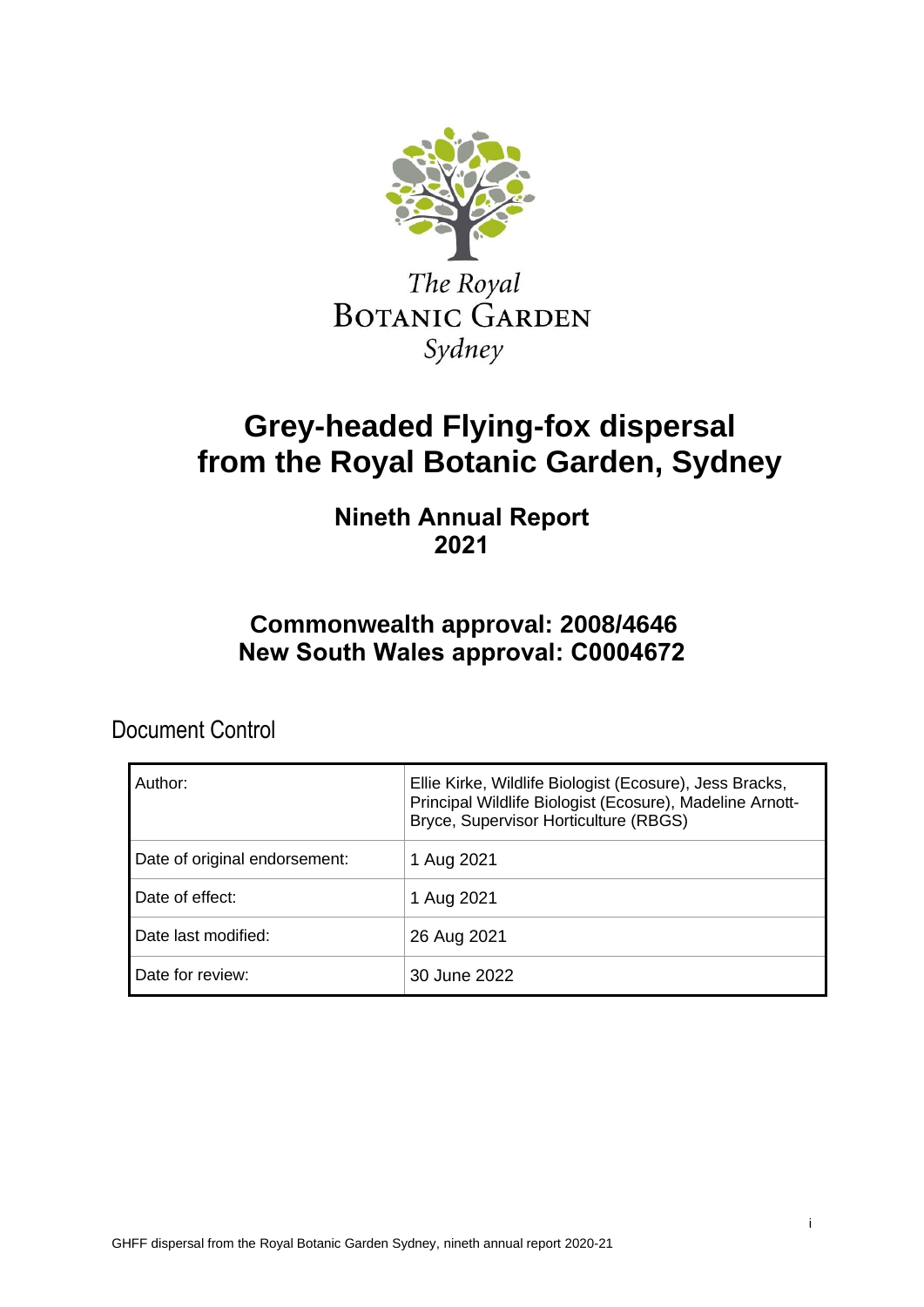| Version | Date       | Author(s)                                                 | Summary of Changes                                           |
|---------|------------|-----------------------------------------------------------|--------------------------------------------------------------|
| 1.0     | 12/08/2021 | Ellie Kirke, Jess Bracks,<br><b>Madeline Arnott-Bryce</b> | Original                                                     |
| 1.1     | 24/8/2021  | Brad Law, Beth Noel, lan<br>Temby                         | Independent Expert Panel Report<br><b>Confirmation Sheet</b> |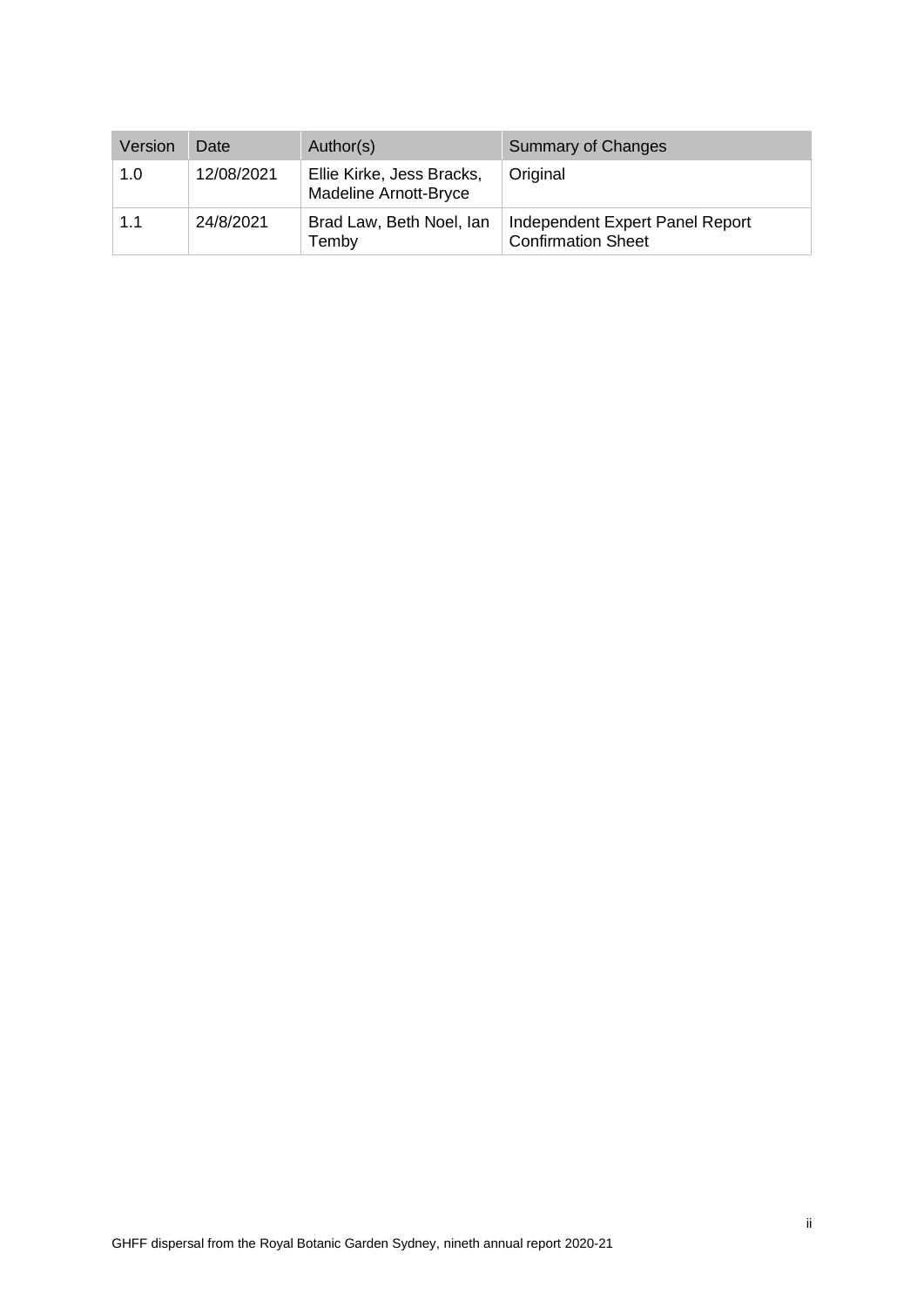# **Contents**

|   | <b>INTRODUCTION</b>                               | 4 |
|---|---------------------------------------------------|---|
| 2 | UPDATE FOR 2020-21                                | 5 |
|   | DISPERSAL ACTIONS RECORD - RBGS FLYING-FOX COLONY | 8 |
| 4 | <b>LEGAL CONSENTS</b>                             |   |

# List of Figures

[FIGURE 1 FLYING-FOX ROOSTING ACTIVITY DURING 2020-21. \\* NOISE DISTURBANCE](#page-4-1)  [ACTIVITIES UNDERTAKEN.](#page-4-1) 5

[FIGURE 2 LOCATION OF ROOSTING GHFF, ROYAL BOTANIC GARDENS, MARCH 2021.](#page-5-0)

[6](#page-5-0)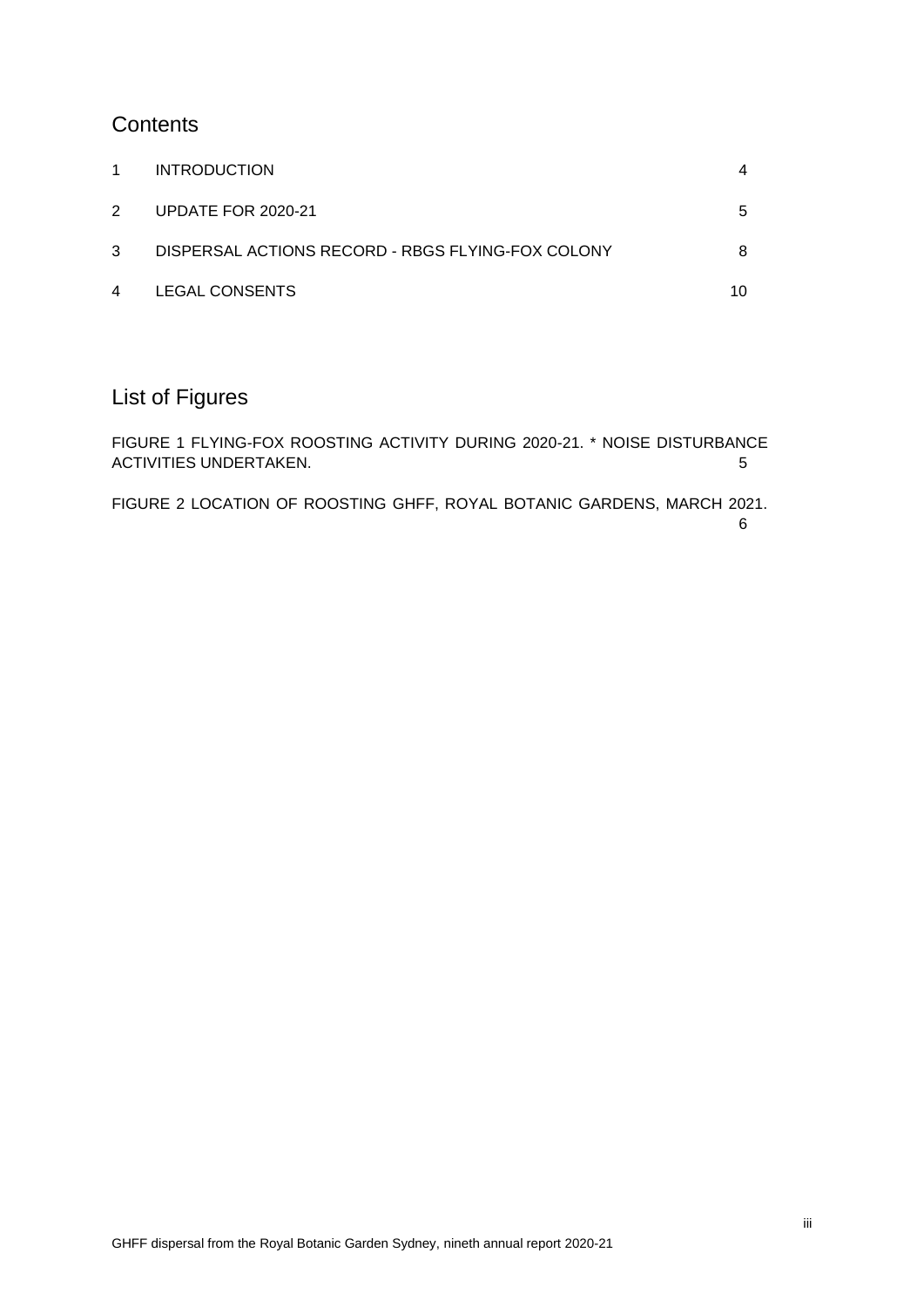# <span id="page-3-0"></span>**1 INTRODUCTION**

The relocation of flying-foxes from the Royal Botanic Garden Sydney (RBGS) started in June 2012. The program was implemented because of damage to culturally significant trees and palms. The main relocation of the colony was completed within 10 days.

The following paragraph is paraphrased from the Public Environment Report (van der Ree and North 2009) submitted to the Commonwealth in 2009:

*The RBGS is a significant cultural and botanical icon for Australia and the world. Located on Sydney Harbour, the RBGS contains numerous historic and heritage listed specimens that are of enormous cultural, scientific, horticultural and educational value. In 1989 Grey-headed Flyingfoxes (Pteropus poliocephalus, GHFF) established roosting in the Palm Grove, which is the oldest and most significant planted area of the RBGS.*

Within the RBG, the roosting behaviour of the GHFF colony has contributed to the death of 33 trees and 35 palms prior to the dispersal, primarily through sustained defoliation. Immediately prior to the commencement of the dispersal, an additional 60 trees and palms were assessed to be in a critical condition, due to the damage they sustained. To conserve the significant heritage site that is the RBG, the Royal Botanic Gardens and Domain Trust (the Trust) determined to seek approval to disperse the GHFF colony.

The Trust received a Section 95(2) certificate of conditional approval from the New South Wales Office of Environment and Heritage (OEH) for the relocation and ongoing disturbance of the GHFF from the RBG, effective from 6 February 2009 until 31 December 2014 (Certificate 1097285). Certificate 1097285 was closed by the OEH in 2015. Renewal of the licence was discussed with OEH at the time, and it was agreed that the action was covered by Commonwealth approval (John Martin 2019, pers. comm., 19 March). OEH were advised that passive measures were being implemented in March 2019, and a decision was made that a new Threatened Species licence application should be submitted. Following this, a Biodiversity Conservation Licence under Part 2 of the Biodiversity Conservation Act 2016 was issued by OEH (the Department of Planning, Industry and Environment [DPIE] as of July 2019) on 22 March 2019 (Licence No C0004672) until 2039.

The Trust received conditional approval from the Commonwealth Department of the Environment, under sections 130(1) and 133 of the *Environment Protection and Biodiversity Conservation Act 1999*, effective from 13 May 2010 until 2039 (Approval 2008/4646).

This document is designed to comply with the annual reporting requirements of the NSW and Commonwealth conditional approvals, in a streamlined format. The information reported relates to the implementation of passive measures to prevent GHFF re-establishing roosting within the RBGS during the reporting period.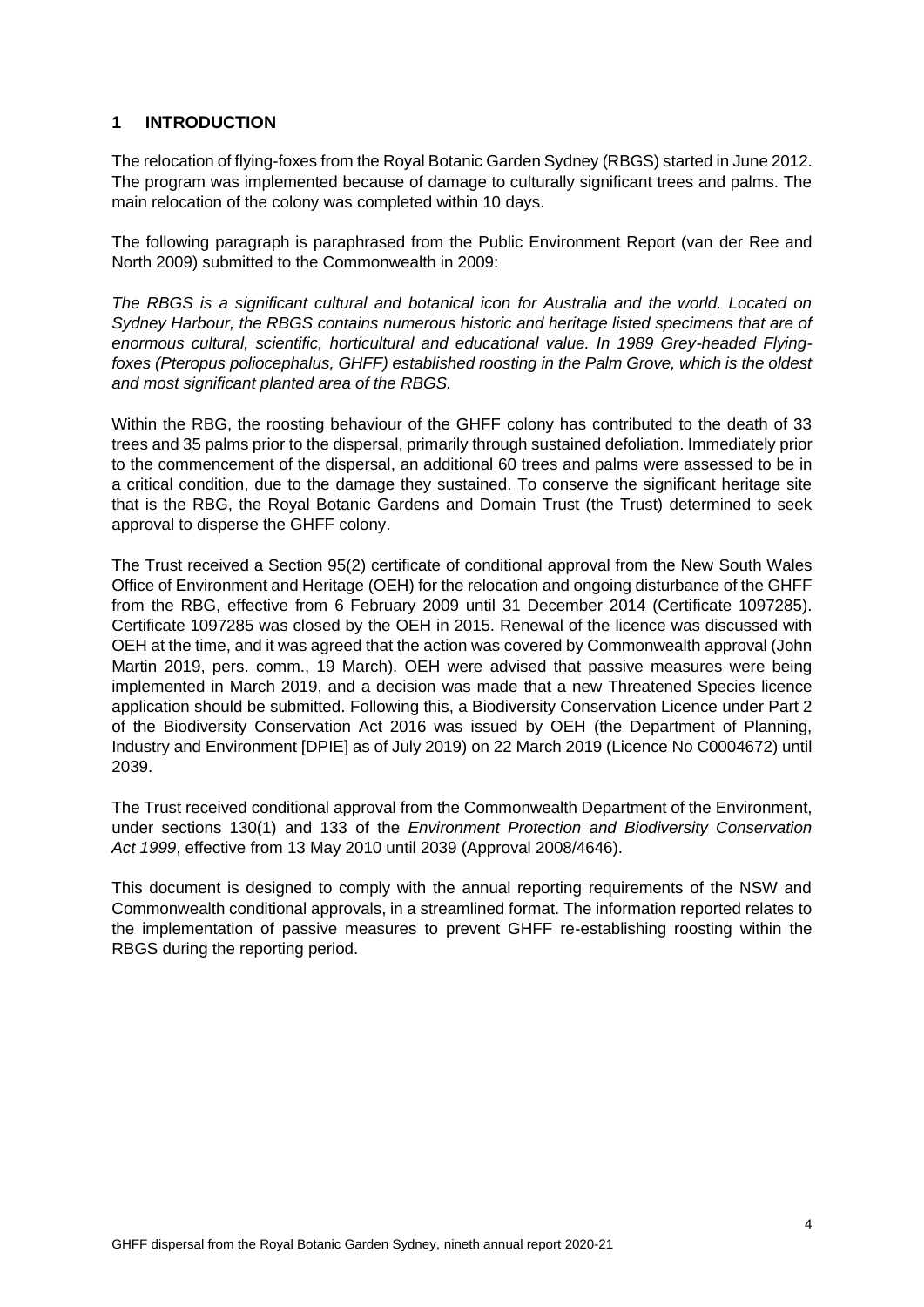# <span id="page-4-0"></span>**2 UPDATE FOR 2020-21**

The 2020-21 reporting period represents the nineth year following dispersal in June 2012. During this period, noise disturbance was undertaken to disperse flying-foxes from the RBGS on the 29<sup>th</sup> of March 2021, following advice from the expert flying-fox panel (Ian Temby 2021, pers. comm., 24 March). This advice was based on an increasing number of GHFF recorded roosting in Tropical Horticulture Beds 41a and 41c during flying-fox monitoring the week preceding ( $22<sup>nd</sup> March -$ 28th March 2021) [\(Figure](#page-4-2) **1** and [Figure 2\)](#page-5-1).

Noise disturbance was undertaken in accordance with the Threatened Species Licence i.e. predawn noise and spotlights for up to 1.5 hours, ceasing 10 minutes prior to sunrise). The Sydney local area experienced heavy rain from the 19<sup>th</sup> to the 23<sup>rd</sup> of March, and as such, noise disturbance was scheduled five days after this weather event. Only one day of disturbance was required (29<sup>th</sup>) March); no incidents were reported during disturbance, and no GHFF were recorded on the two days following disturbance (30th and 31st March 2021) [\(Figure](#page-4-2) **1**).

Relatively low numbers of GHFF ( $\leq 60$  individuals) were recorded roosting between 22<sup>nd</sup> March and 31st March 2021. This represents a slight increase in comparison to the 2019-20 period (< 10 GHFF recorded over five days; RBGS 2020), though numbers did not reach the peaks recorded in 2018-19 (205 bats) (RBGS 2019).



<span id="page-4-2"></span><span id="page-4-1"></span>Figure 1 Flying-fox roosting activity during 2020-21. **\*** *Noise disturbance activities undertaken.*

Raw data is provided in Attachment A.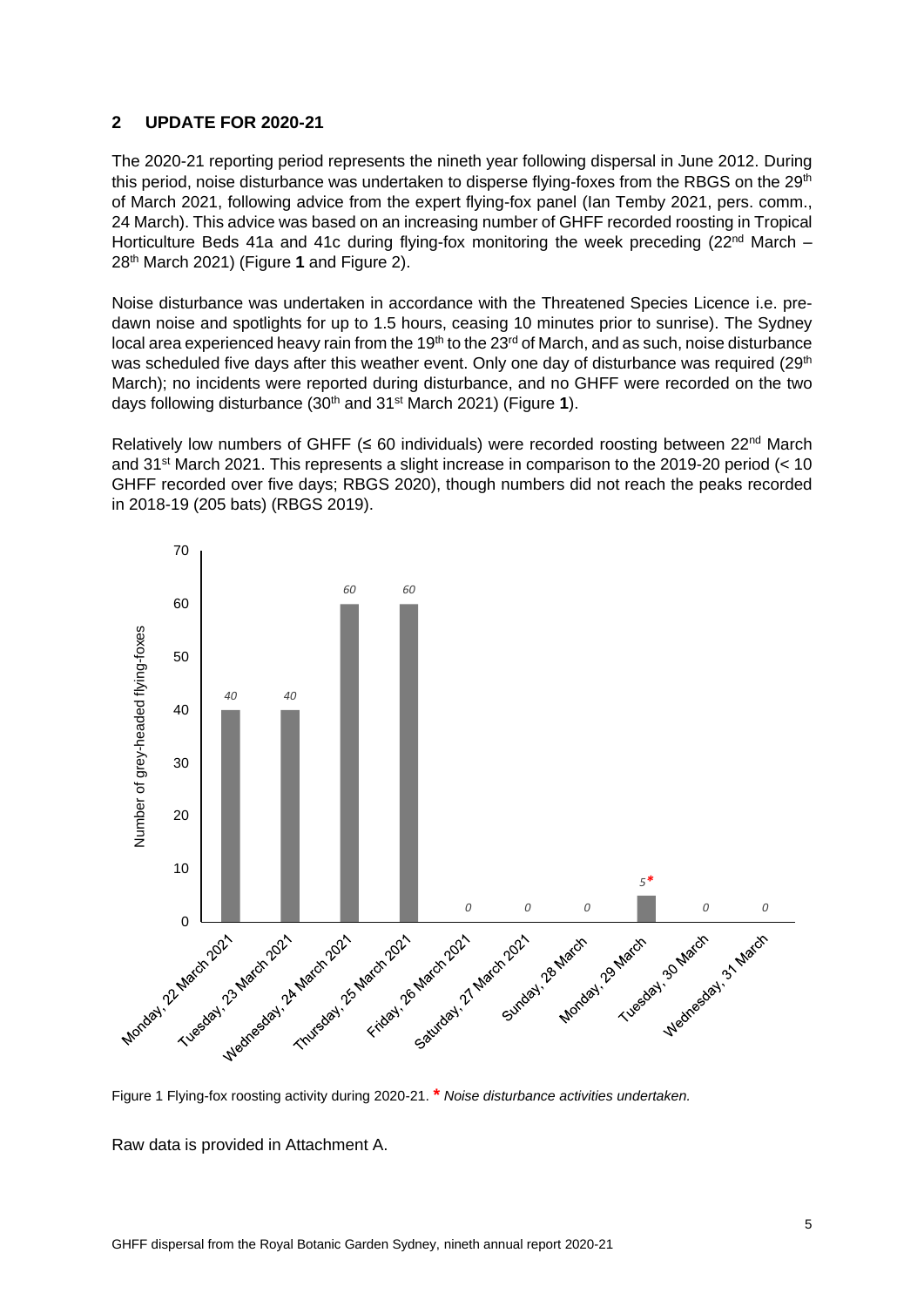<span id="page-5-1"></span><span id="page-5-0"></span>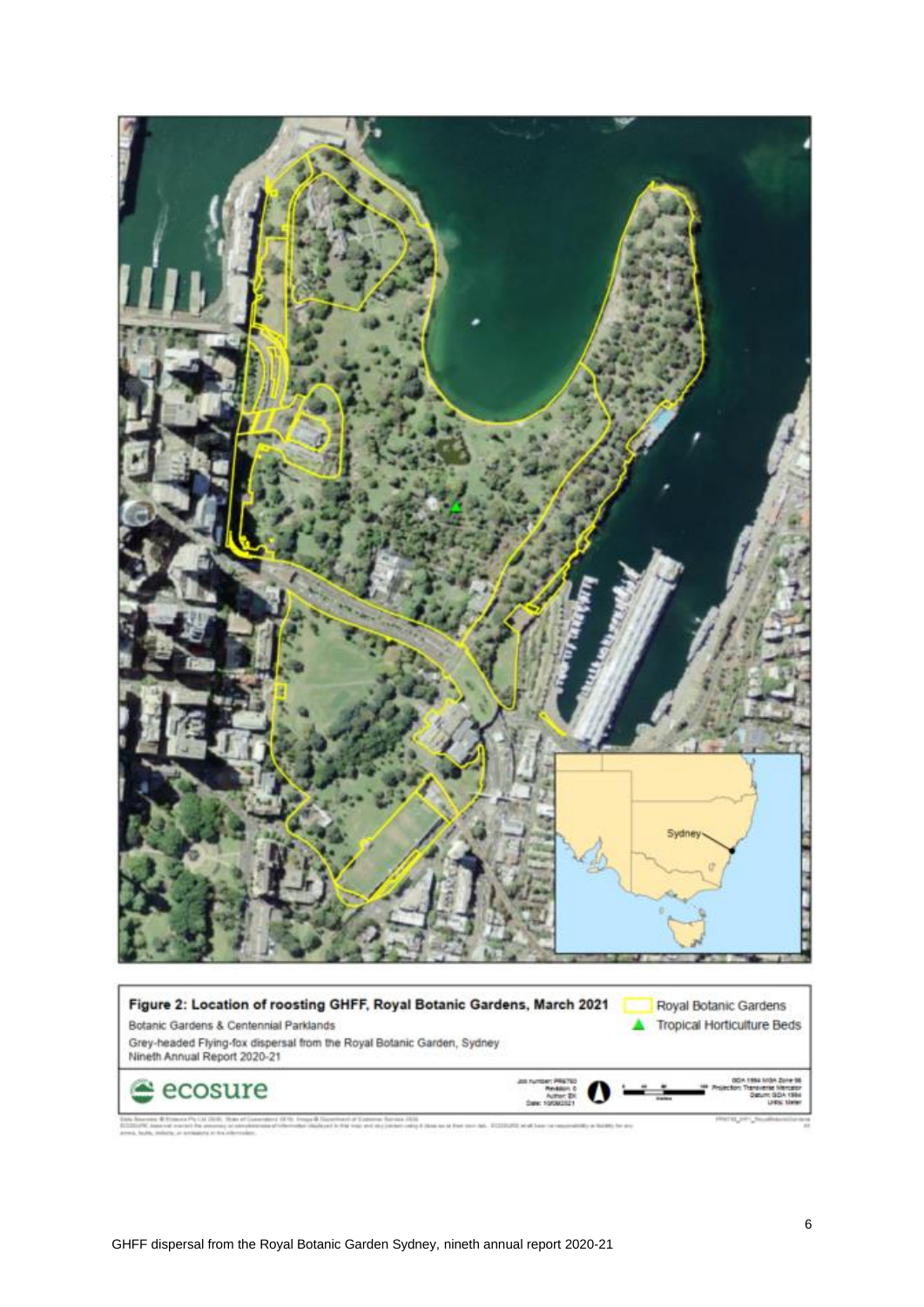# **Conclusion**

The colony of GHFF was humanely dispersed from the RBGS within one week during June 2012. Based on the data collected and reports received from the community:

- 1. no new colonies have been established
- 2. no welfare issues have resulted from the dispersal or passive measures
- 3. GHFF reproductive output was greater than 70%, on average, as measured across six colonies within the Sydney region for three years following the dispersal (Eby 2014).

The RBGS will continue to be monitored daily and ongoing maintenance deterrence deployed to prevent resettlement and establishment of a GHFF colony.

## **TABLE 1 INVENTORY OF THE EXPERT PANEL SIGN-OFF OF THE ANNUAL REPORT**

| <b>Annual Report</b>  | <b>Submitted to Panel</b> | <b>Endorsed by Panel</b> |
|-----------------------|---------------------------|--------------------------|
| Nineth Report 2020-21 | 12/8/2021                 | 24/08/2021               |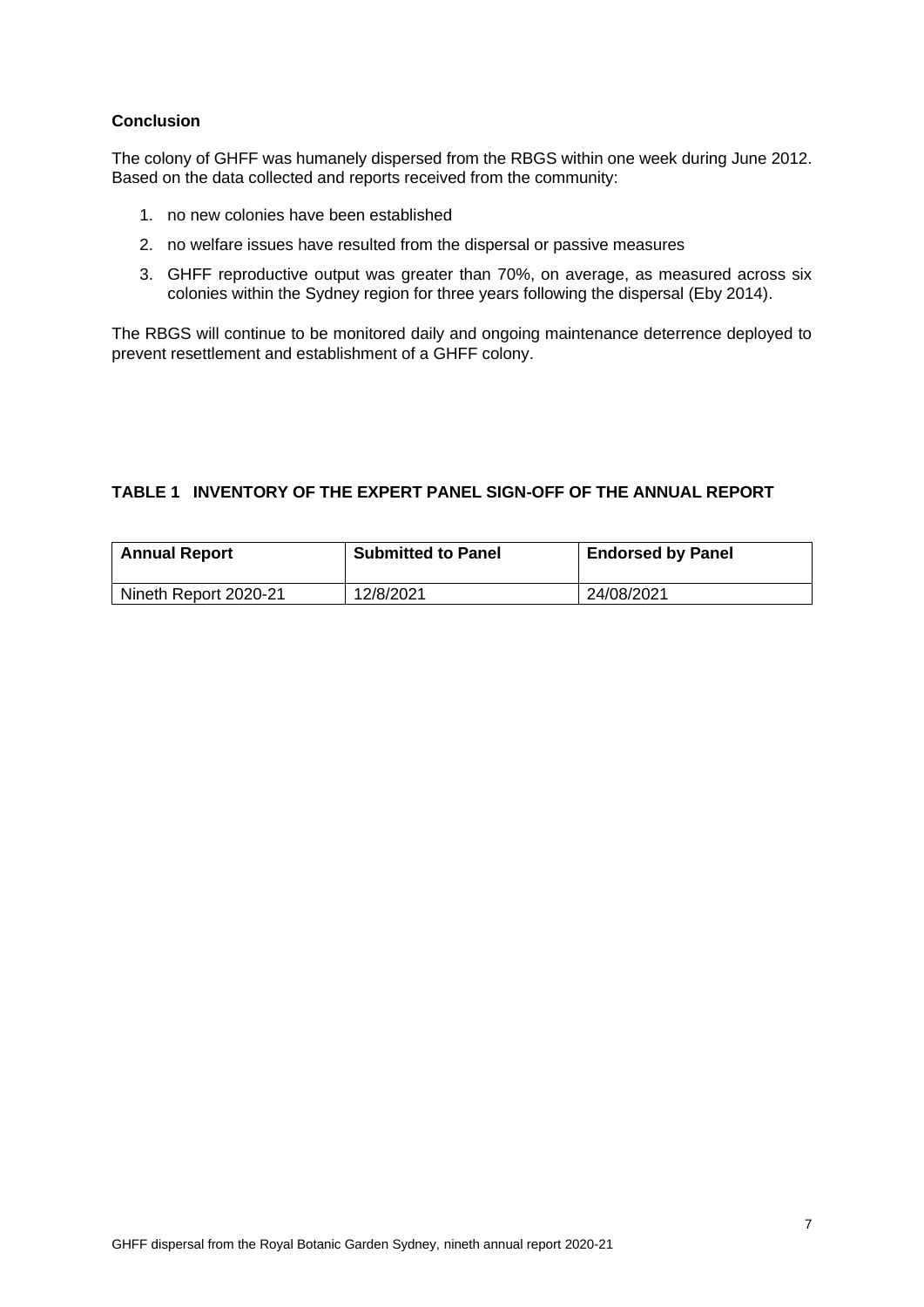# <span id="page-7-0"></span>**3 DISPERSAL ACTIONS RECORD - RBGS FLYING-FOX COLONY**

| <b>Report Year</b>              | <b>Dispersal Activities</b>                             |
|---------------------------------|---------------------------------------------------------|
| Eighth Annual Report (2019-20)  | For the 2019-20 reporting period, the eighth year       |
|                                 | following the dispersal in June 2012, noise disturbance |
|                                 | was not undertaken at any point. Low numbers of         |
|                                 | GHFF (< 10 individuals) were recorded roosting in       |
|                                 | Palm Grove in May 2020, though small numbers of         |
|                                 | individuals left of their own accord and disturbance    |
|                                 | was not required.                                       |
| Seventh Annual Report (2018-19) | For the 2018-19 reporting period, the seventh year      |
|                                 | following the dispersal in June 2012, pre-dawn noise    |
|                                 | was undertaken on 39 days to deter GHFF from            |
|                                 | roosting at the RBGS between 7th Feb and 7th April      |
|                                 | 2019. Pre-dawn noise activities were undertaken daily   |
|                                 | when bats were observed roosting in the Garden,         |
|                                 | depending on availability of staff. The peak number of  |
|                                 | daytime roosting animals was 205 bats on 8 March        |
|                                 | 2019.                                                   |
| Sixth Annual Report (2017-18)   | For the 2017-18 reporting period, the sixth year        |
|                                 | following the dispersal in June 2012, roosting of less  |
|                                 | than 10 individuals occurred on less than 10 days       |
|                                 | (generally one individual). No noise was made to        |
|                                 | prevent GHFF from re-establishing roosting within the   |
|                                 | RBG, and the small number of individuals roosting left  |
|                                 | of their own accord.                                    |
| Fifth Annual Report (2016-17)   | For the 2016-17 reporting period, the fifth year        |
|                                 | following the dispersal in June 2012, roosting occurred |
|                                 | on three separate occasions totalling 88 days (24, 60   |
|                                 | and 4 days, respectively) and passive measures          |
|                                 | (including noise and lights) were implemented on 29     |
|                                 | days to deter Grey-headed Flying-foxes from re-         |
|                                 | establishing roosting within the RBGS.                  |
| Fourth Annual Report (2015-16)  | For this reporting period, 2015-16, the fourth year     |
|                                 | following the dispersal in June 2012, no roosting       |
|                                 | occurred, and no passive measures (including noise      |
|                                 | and lights) were implemented to deter Grey-headed       |
|                                 | Flying-foxes roosting.                                  |
| Third Annual Report (2014-15)   | Passive measures, in the form of pre-dawn noise         |
|                                 | deterrence, were used on 34 days during the period 18   |
|                                 | June 2014 to 17 June 2015. The number of GHFF           |
|                                 | counted pre-dawn flying-over the RBG, possibly          |
|                                 | attempting to roost, has been highly variable. During   |
|                                 | this reporting period GHFF were observed to roost on    |
|                                 | 32 days, with a maximum of 60 and an average of 13      |
|                                 | animals observed. A consistent period of roosting       |
|                                 | occurred from late August into September (2014).        |
|                                 | Following consultation with the Expert Panel the        |
|                                 | methods approved in 2013, the implementation of         |
|                                 | passive measures until sunrise, were again approved.    |
|                                 | In general, noise was stopped 10-minutes prior to       |
|                                 | sunrise. This occurrence highlights that GHFF may       |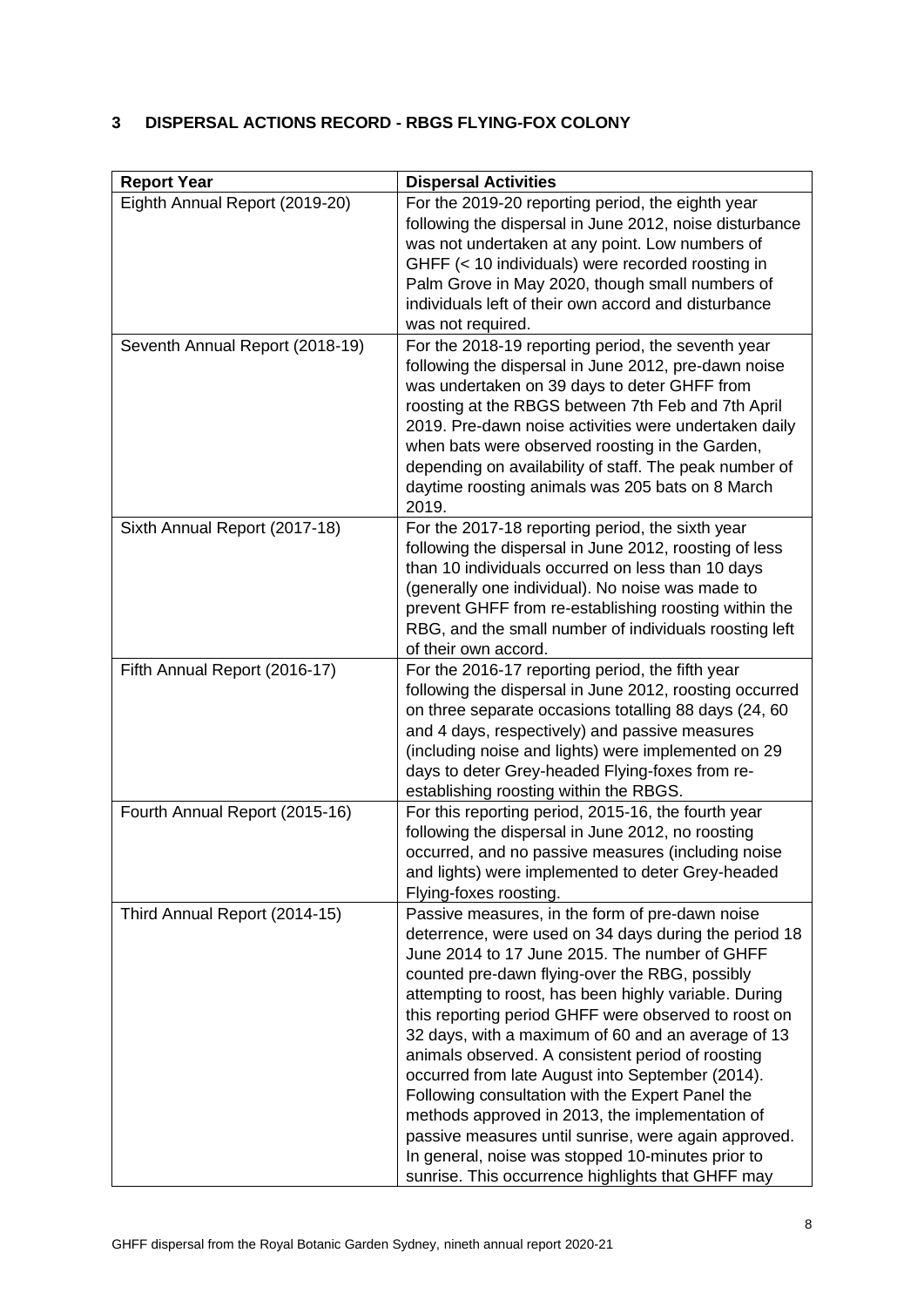| <b>Report Year</b>             | <b>Dispersal Activities</b>                                                                                                                                                                                                                                                                                                                                                                                                                                                                                                                                                                                                                                                                                                                                             |  |
|--------------------------------|-------------------------------------------------------------------------------------------------------------------------------------------------------------------------------------------------------------------------------------------------------------------------------------------------------------------------------------------------------------------------------------------------------------------------------------------------------------------------------------------------------------------------------------------------------------------------------------------------------------------------------------------------------------------------------------------------------------------------------------------------------------------------|--|
|                                | attempt to resume roosting within the RBGS at any<br>point in the future.                                                                                                                                                                                                                                                                                                                                                                                                                                                                                                                                                                                                                                                                                               |  |
| Second Annual Report (2013-14) | Passive measures, in the form of pre-dawn noise<br>deterrence, were used on 206 days during the period<br>13 June 2013 to 17 June 2014. The passive measures<br>employed are consistent with the noise and lights used<br>during the primary relocation. Over the course of the<br>program the intensity has decreased, specifically the<br>number of staff operating on-ground and the frequency<br>that disturbance has been implemented.<br>The number of GHFF counted pre-dawn flying-over the<br>RBG, possibly attempting to roost, has been highly<br>variable. GHFF were observed to roost within the<br>RBGS on 33 occasions, 13 of which involved less than<br>10 GHFF. A consistent period of roosting occurred<br>from late October through November (2013). |  |
| First Annual Report (2012-13)  | The action commenced on 4-06-12 following<br>compliance with condition 2. The predawn<br>and sunset noise deterred the GHFF from roosting<br>within the RBGS within 10-days. At this time the panel<br>approved the use of passive measures to deter the<br>re-establishment of GHFF roosting within the RBG,<br>under condition 10. The passive measures included<br>the existent relocations methods, including pre-dawn<br>noise disturbance, within the scope of condition 4b.                                                                                                                                                                                                                                                                                      |  |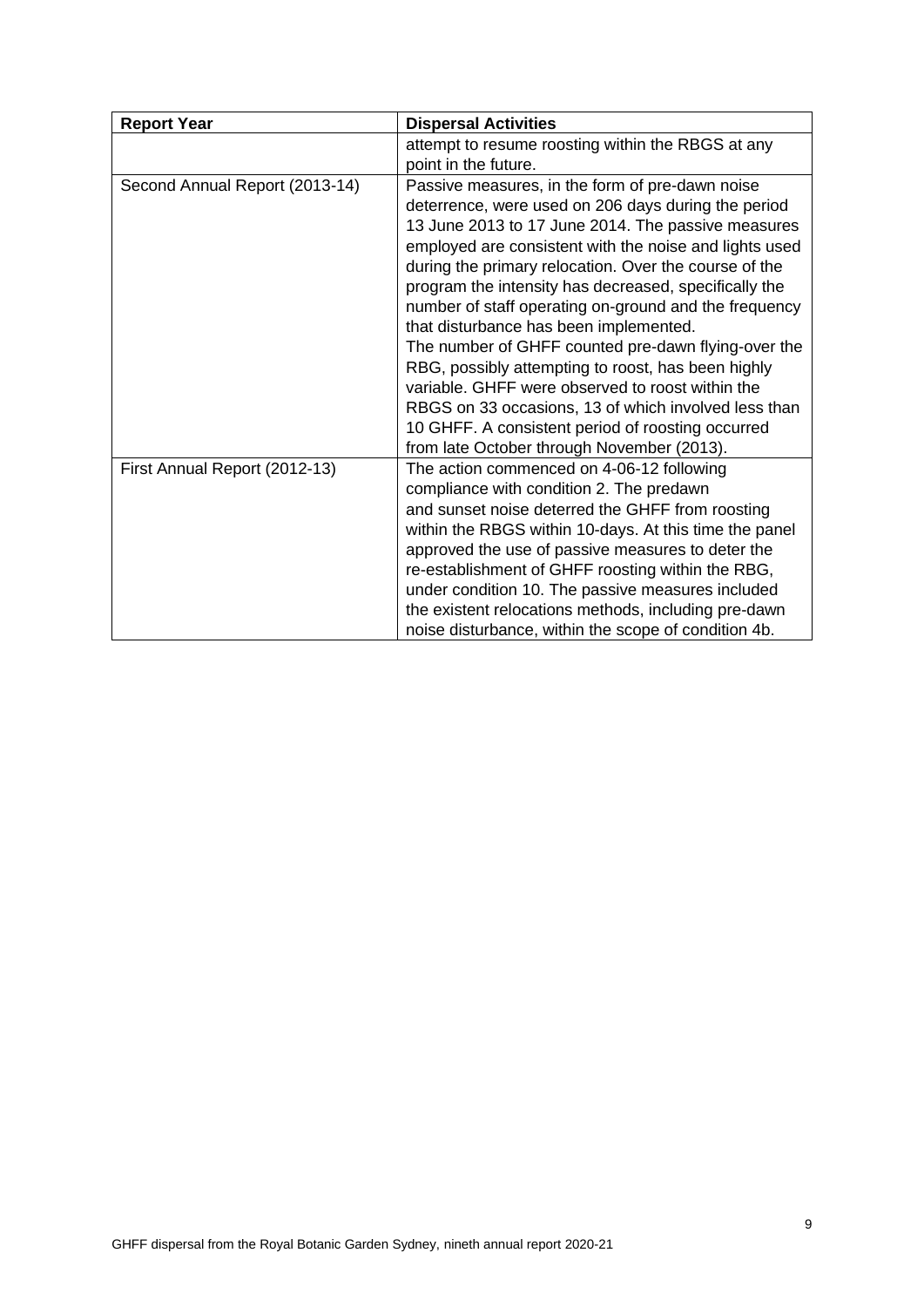### <span id="page-9-0"></span>**4 LEGAL CONSENTS**

## **COMMONWEALTH APPROVAL CONDITIONS**

The Trust received conditional approval from the Commonwealth Department of the Environment, under sections 130(1) and 133 of the *Environment Protection and Biodiversity Conservation Act*  1999, effective from 13 May 2010 until 2039 (Approval 2008/4646).

A consolidated approval notice with variations to conditions was approved in 2017; [http://epbcnotices.environment.gov.au/\\_entity/annotation/974c80d5-d08f-e811-95dc-](http://epbcnotices.environment.gov.au/_entity/annotation/974c80d5-d08f-e811-95dc-005056ba00a8/a71d58ad-4cba-48b6-8dab-f3091fc31cd5?t=1566525595379)[005056ba00a8/a71d58ad-4cba-48b6-8dab-f3091fc31cd5?t=1566525595379](http://epbcnotices.environment.gov.au/_entity/annotation/974c80d5-d08f-e811-95dc-005056ba00a8/a71d58ad-4cba-48b6-8dab-f3091fc31cd5?t=1566525595379)

#### **Excerpt of Conditions:**

10. If greater than 90% of the Botanic Gardens GHFF colony has not returned to the Botanic Gardens for more than 5 consecutive days, the approval holder must implement passive measures to prevent the re-establishment of the colony at the Botanic Gardens. These measures must be approved by the Panel.

10A. The approval holder has prepared and committed funding for the implementation of a vegetation rehabilitation plan for the necessary sites (as determined by the Panel) of the new colony or colonies from the Botanic Gardens within the Sydney region. The vegetation management plan must detail commitments as to the provision of expert advice in seed collection, horticulture and ecology at the sites. The approval holder must provide for up to \$10,000 per year (including in kind contributions) for a period of 5 years to fund activities implemented under the vegetation rehabilitation plan.

16. By 31 August of each year, following commencement, the approval holder must publish a report on their website addressing compliance with the conditions of approval, including implementation of any plans as specified in the conditions. Attached to the report must be a written and signed confirmation by the Group and the Panel verifying the accuracy of the information provided. The approval holder must provide the Department with evidence of publication on the same day the report is published. The approval holder must continue to meet the requirements of this condition until such time as agreed to in writing by the Minister.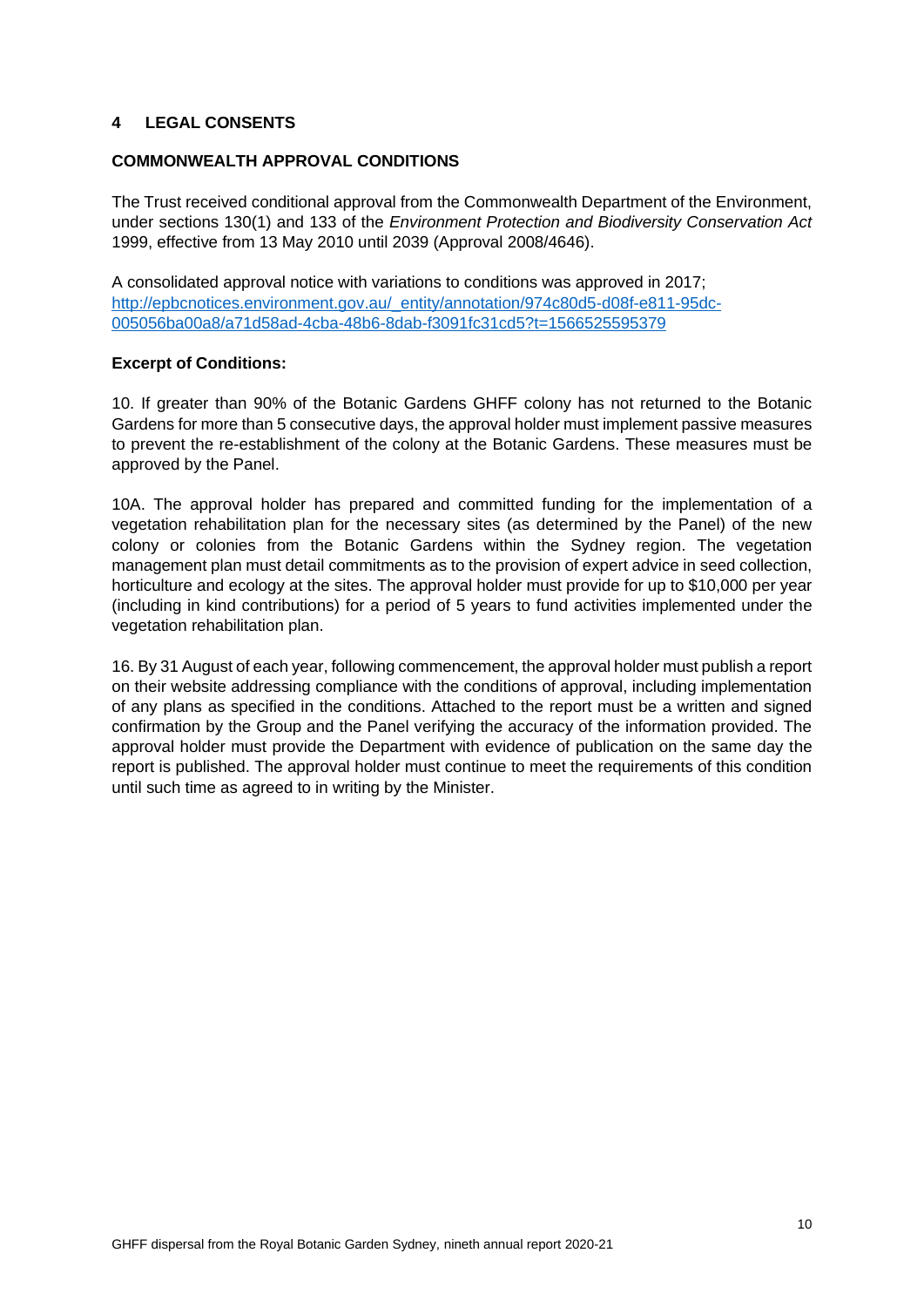#### **NSW APPROVAL CONDITIONS**

The Trust received a Biodiversity Conservation Licence under Part 2 of the Biodiversity Conservation Act 2016 on 22 March 2019 (Licence No C0004672).

Relevant Conditions:

The licence holder must ensure that:

- 1. The action is carried out in accordance with the application dated 13 March 2019.
- 2. The action shall be overseen by an appropriately qualified flying-fox expert, approved by DPIE.
- 3. Deterrence actions shall not be undertaken during periods when there is a severe weather warning or severe thunderstorm warning issued by the Bureau of Meteorology for the Sydney local forecast area.
- 4. Deterrence actions shall not be undertaken on a day when the maximum temperature is predicted to exceed 38 degrees at Observatory Hill.
- 5. If at any time, the expert approved under Condition 2 considers that the flying-foxes are under unacceptable levels of stress, such that their welfare is jeopardized, then deterrence actions will cease. Deterrence actions will only recommence if the GHFF expert considers that it is prudent to do so.
- 6. Deterrence actions must cease immediately where any flying-foxes, as a result of the activity, have been or appear to have been killed or injured. Deterrence actions may not recommence without the approval of DPIE.
- 7. Deterrence actions shall cease if creching young stay in the camp during the day.
- 8. Incidents that require deterrence actions to cease shall be reported to DPIE within 24 hours.
- 9. Annual monitoring reports shall be submitted to DPIE. Matters to be reported include:
	- a. Number of days on which deterrence actions are required
	- b. Numbers of flying-foxes that succeed in roosting at the RBGS on each day
	- c. Numbers of days for which deterrence is unable to be undertaken for any reasons.
- 10. An annual monitoring report shall be submitted to DPIE by 31 August each year.
- 11. DPIE is to be notified whenever deterrence actions need to be recommenced after they have not been required for a period of four weeks or more.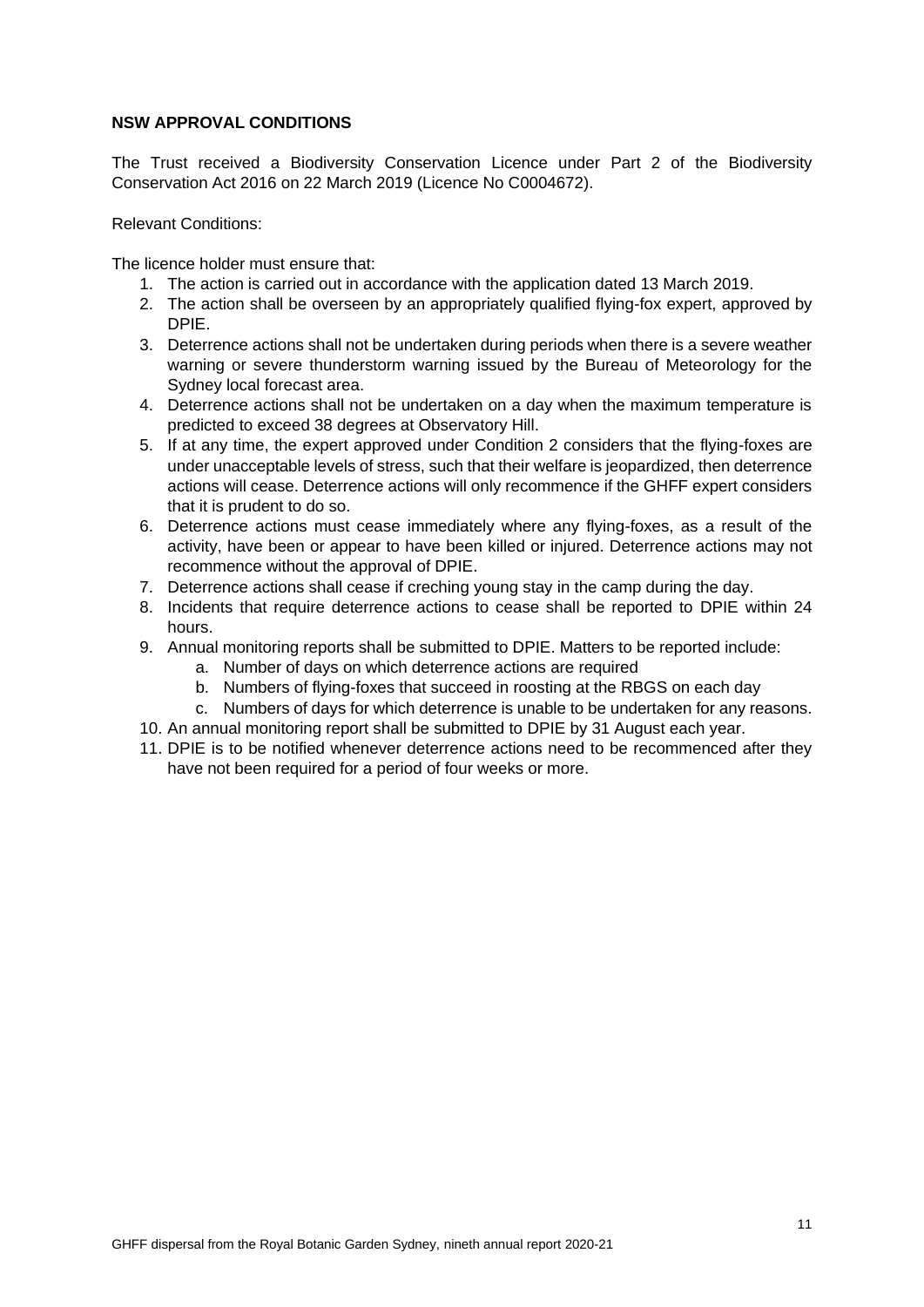#### **References**

Eby, P 2014, *Patterns of Reproduction in Grey-headed flying foxes at six colonies in the Sydney urban area: results from spring 2014 and project summary*, Report to the Royal Botanic Gardens and Domain Trust.

Royal Botanic Garden Sydney (RBGS). (2019). GHFF dispersal from the Royal Botanic Garden Sydney – seventh annual report 2018-19.

Royal Botanic Garden Sydney (RBGS). (2020). GHFF dispersal from the Royal Botanic Garden Sydney – eighth annual report 2019-20.

van der Ree, R & North, J.M. 2009, *Public Environment Report: Proposed relocation of a camp of Grey-headed Flying-foxes (Pteropus poliocephalus) from the Royal Botanic Gardens Sydney*. A report prepared for the Royal Botanic Gardens and Domain Trust and submitted to the Commonwealth Department of the Environment.